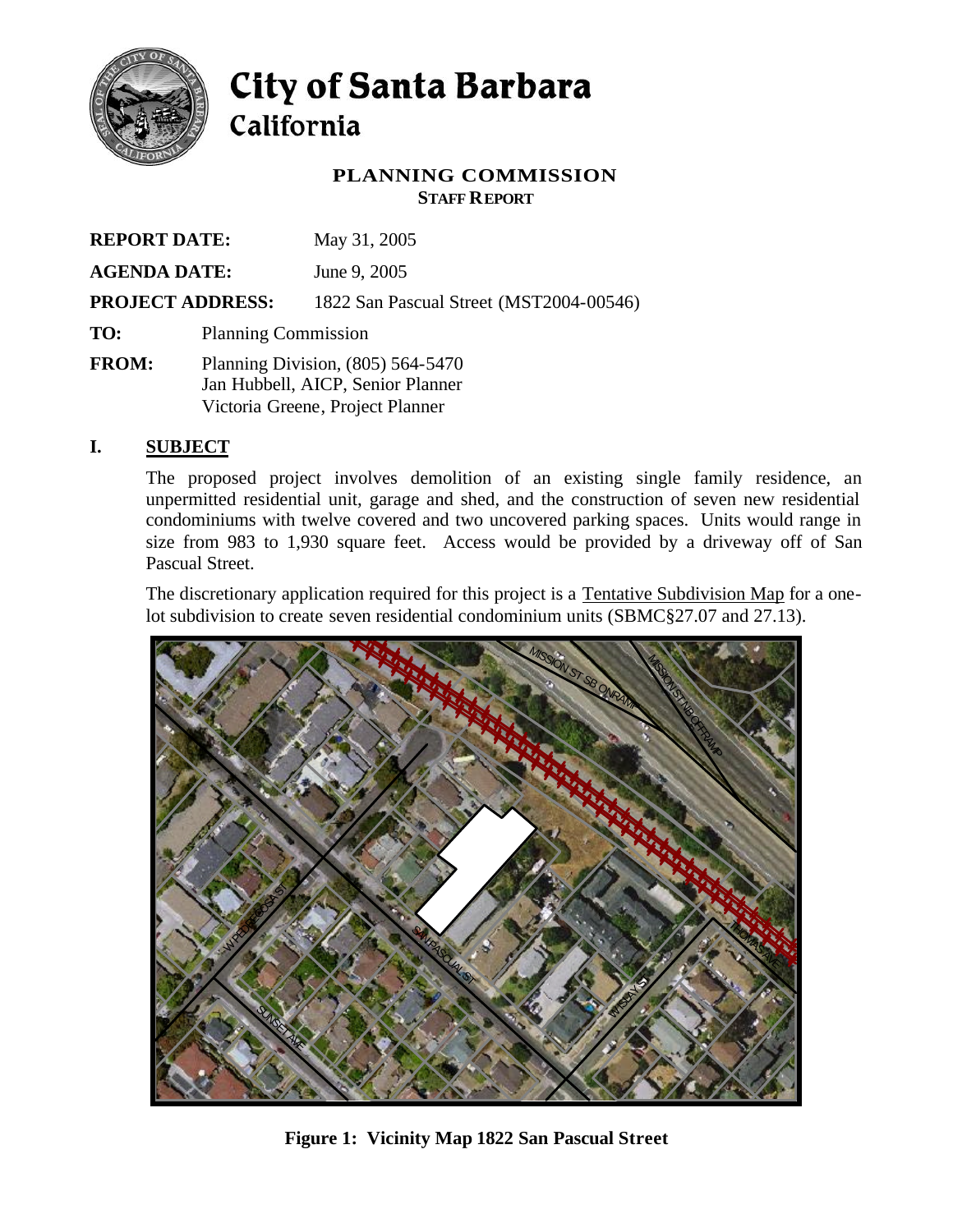# **DATE APPLICATION ACCEPTED:** April 20, 2005 **DATE ACTION REQUIRED PER MAP ACT:** July 8, 2005

# **II. SITE DESCRIPTION**

**III.** 

| Applicant:                                                                 | Garcia Architects, Inc.                                                                                       |  |  |  |  |  |  |
|----------------------------------------------------------------------------|---------------------------------------------------------------------------------------------------------------|--|--|--|--|--|--|
| Property Owner:                                                            | San Pascual Cottages, LLC                                                                                     |  |  |  |  |  |  |
| Project Address:                                                           | 1822 San Pascual Street                                                                                       |  |  |  |  |  |  |
| Parcel Number:                                                             | 043-163-013                                                                                                   |  |  |  |  |  |  |
| <b>General Plan:</b>                                                       | Residential, 12 units per acre                                                                                |  |  |  |  |  |  |
| Zoning:                                                                    | R-3, Limited Multiple-Family Residence Zone                                                                   |  |  |  |  |  |  |
| Environmental<br>Assessment:                                               | <b>CEQA</b><br>Guidelines<br>§15332,<br>In-fill<br>Categorical<br>Exemption,<br>Development                   |  |  |  |  |  |  |
| <b>Existing Use:</b>                                                       | Single family residence                                                                                       |  |  |  |  |  |  |
| Proposed Use:                                                              | Seven residential condominiums                                                                                |  |  |  |  |  |  |
| Topography:                                                                | Less than 2% slope to the east                                                                                |  |  |  |  |  |  |
| Access:                                                                    | <b>San Pascual Street</b>                                                                                     |  |  |  |  |  |  |
| <b>Adjacent Land Uses:</b><br>North:<br>South:<br>East:<br>West:           | Residential<br>Residential<br>Private garden/Railroad Tracks/US Highway 101<br>Residential                    |  |  |  |  |  |  |
| <b>SITE STATISTICS</b>                                                     |                                                                                                               |  |  |  |  |  |  |
| <b>LOT AREA:</b>                                                           | 15,341 square feet                                                                                            |  |  |  |  |  |  |
| <b>LOT COVERAGE:</b><br>-Structures:<br>-Paving/Driveway:<br>-Landscaping: | 6,130 square feet $(40\%)$<br>3,906 square feet (25%)<br>5,305 square feet (35%)<br>15,341 square feet (100%) |  |  |  |  |  |  |
| <b>OPEN YARDS:</b><br>-Required:                                           | 1,534 square feet                                                                                             |  |  |  |  |  |  |
| -Provided:                                                                 | 1,836 square feet                                                                                             |  |  |  |  |  |  |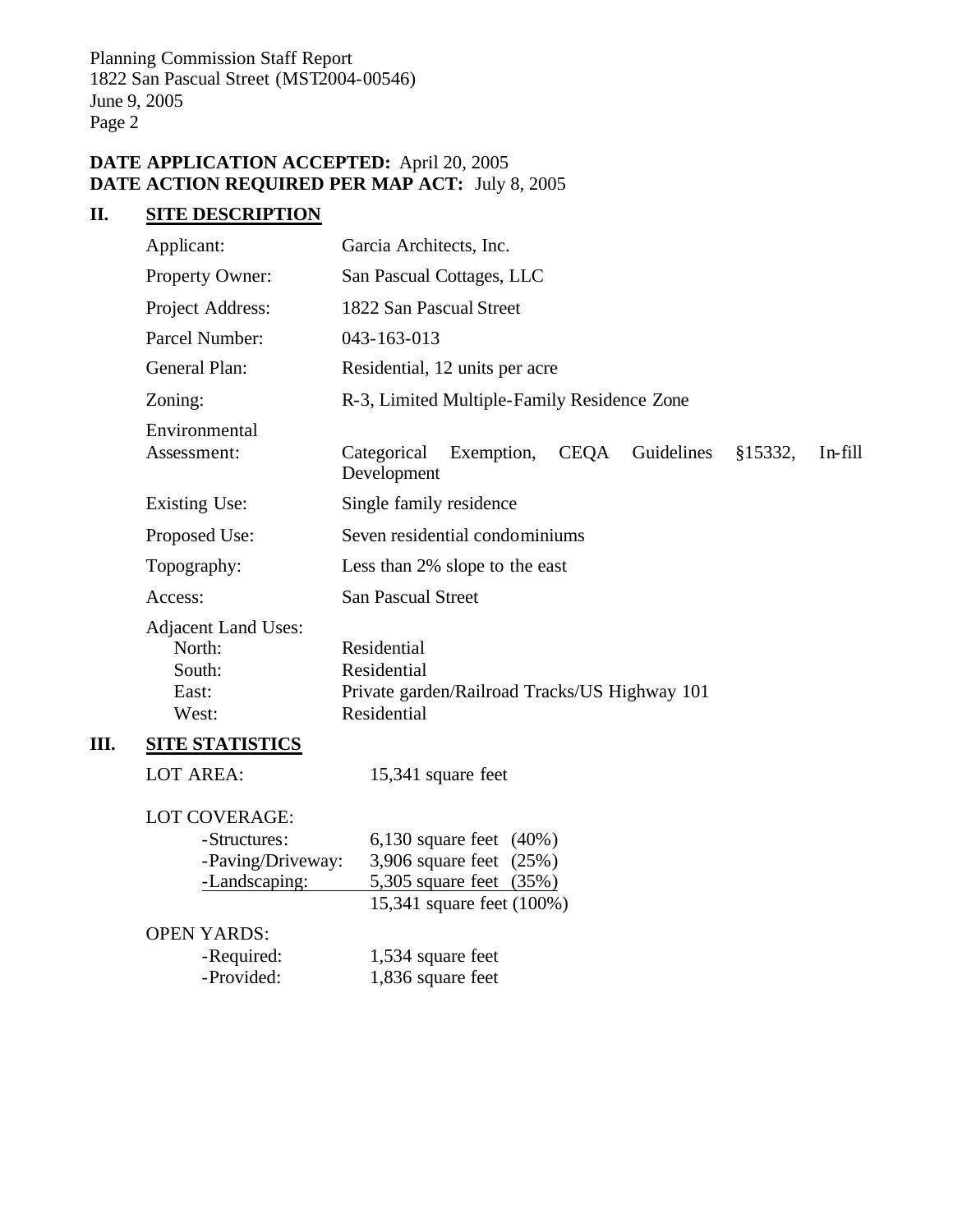#### UNIT TYPE:

|        | <b>Type</b> | <b>Bedrooms</b>             | Sq. Ft. | <b>Parking</b> | <b>Private Outdoor</b><br>Living Area Sq. Ft. |                 |
|--------|-------------|-----------------------------|---------|----------------|-----------------------------------------------|-----------------|
|        |             |                             |         |                | <b>Provided</b>                               | <b>Required</b> |
| Unit 1 | Detached    | 3                           | 1,930   | 2-car garage   | 165                                           | 160             |
| Unit 2 | Attached    | $\overline{2}$              | 1,215   | 2-car garage   | 96                                            | 84              |
| Unit 3 | Attached    |                             | 1,134   | 1-car garage   | 120                                           | 120             |
| Unit 4 | Attached    |                             | 1,073   | 1-car garage   | 120                                           | 120             |
| Unit 5 | Attached    | $\mathcal{D}_{\mathcal{L}}$ | 1,545   | 2-car garage   | 140                                           | 120             |
| Unit 6 | Attached    |                             | 983     | 2-car garage   | 120                                           | 120             |
| Unit 7 | Attached    | $\overline{2}$              | 1,358   | 2-car garage   | 98                                            | 84              |

## PARKING:

-Required: 14 spaces, 7 spaces must be covered -Provided: 14 spaces (12 covered, 2 uncovered)

# **IV. BACKGROUND**

The project site is developed with a single family residence, illegal unit, garage and shed. The date of construction of the structures is unknown, and some may have been moved to the site. The application for the proposed Tentative Subdivision and condominium development was submitted to the Pre-Application Review Team in August 2004. The Planning Commission applications were submitted for DART review on November 12, 2004 and found complete for processing on April 20, 2005.

# **V. PROJECT DESCRIPTION**

The project site is located in the Westside Neighborhood, on San Pascual Street between West Pedregosa and West Islay Streets. The requested approval is for a Tentative Subdivision Map to create a seven unit condominium project. The project includes a 2,365 square foot detached three-bedroom unit and attached two-car garage adjacent to San Pascual Street. Two three unit buildings would be located behind this structure and would include three one-bedroom units and three two-bedroom units in structures of 4,482 and 4,984 square feet with attached garages. Living area within the units would range from 983 to 1,930 square feet. Access would be provided by a ribbon driveway from San Pascual Street, which is shared with the residence to the west.

Site preparation would require the importation of fill to raise the back of the site by approximately 2 feet to gain positive drainage to the street. Drainage from the northwest would be collected in a drainage swale to be located up slope of a proposed property wall and conveyed to the street. Onsite drainage would be directed to vegetated swales located along the site perimeter and to drains in the driveway for conveyance to the street.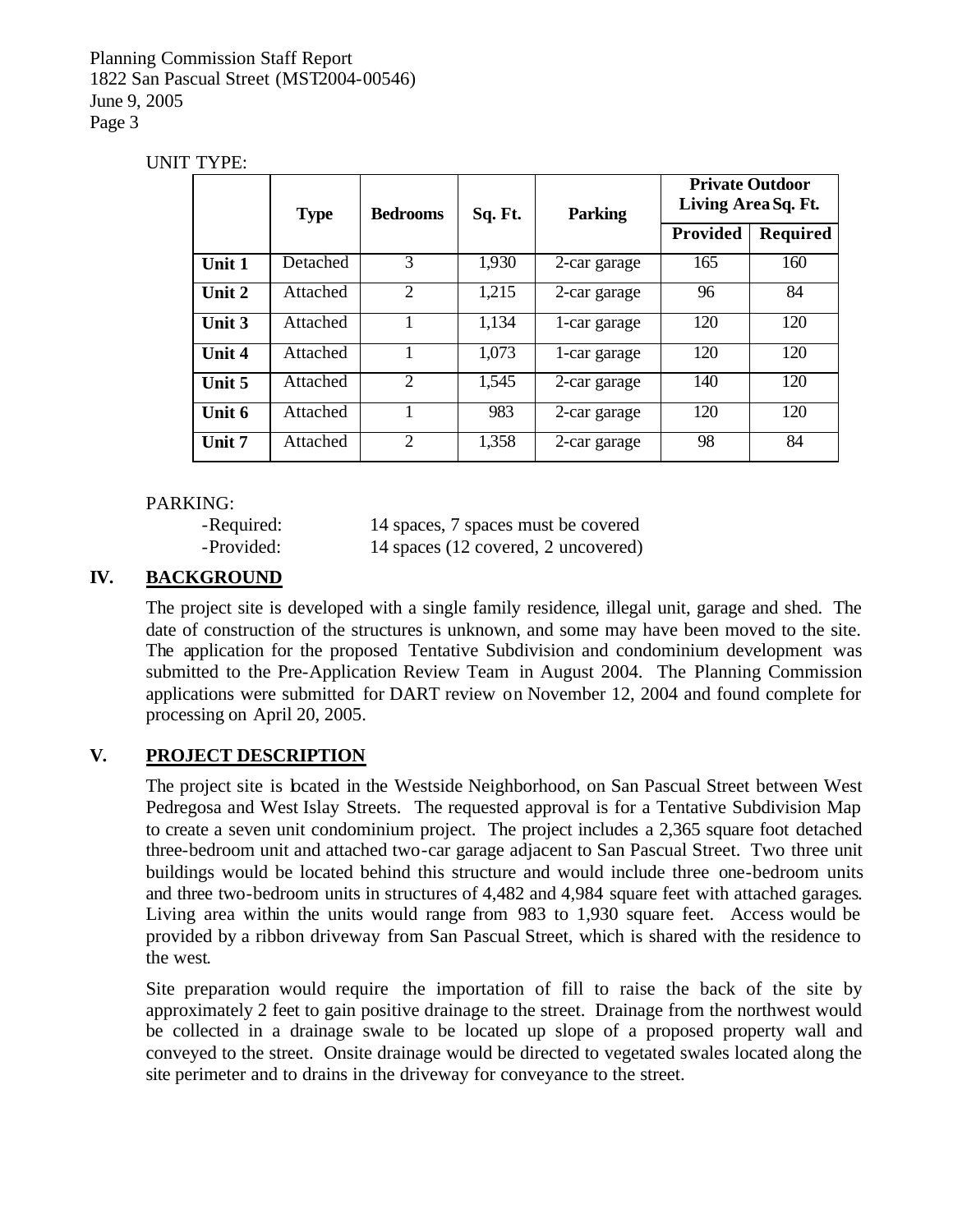#### **VI. OTHER COMMITTEE REVIEW**

#### **A. ARCHITECTURAL BOARD OF REVIEW (ABR)**

The project received concept review by the ABR on August 16, 2004 and continued the project to the Planning Commission. The ABR found the overall density of the project, massing and architecture appropriate for the site. ABR recommended changes to the project that including lowering building profiles through a reduction in the amount of fill, setting buildings into the grade and reducing plate height and roof pitch. The ABR minutes are attached in Exhibit D.

The applicant made a number of project changes in response to the ABR comments. The applicant lowered the finished floor of Unit 7 by about 3 inches and the finished floor at the back of the site by about 6 inches. Overall building height was reduced substantially by lowering the roof pitches, though plate heights of 9'8" on the first floor and 8' on the second floor were retained. The revisions to the project have not been reviewed by ABR.

While the changes made to date move the project in the direction desired by the ABR and improve neighborhood compatibility, staff believes that additional revisions to further reduce the apparent scale of development are warranted. Staff recommends that the Planning Commission include a condition of approval requesting that ABR continue to identify project modifications to improve compatibility of the scale of development with the surrounding neighborhood. Project modifications could include reduced plate heights and a modified grading and drainage design that minimizes fill of the site.

#### **B. ENVIRONMENTAL REVIEW**

The City's Environmental Analyst and staff have determined that the Tentative Subdivision Map is categorically exempt from CEQA requirements pursuant to CEQA Guidelines §15332, which provides for in-fill development projects in urban areas where it is determined that there will be no significant effects as identified by the following criteria:

- 1. The project is consistent with the applicable general plan designation and all applicable general plan policies as well as with applicable zoning designation regulations;
- 2. The proposed development occurs within city limits on a project of no more than five acres substantially surrounded by urban uses;
- 3. The project site has no value as habitat for endangered, rare or threatened species;
- 4. Approval of the project would not result in any significant effects relating to traffic, noise, air quality, or water quality; and
- 5. The site can be adequately served by all required utilities and public services.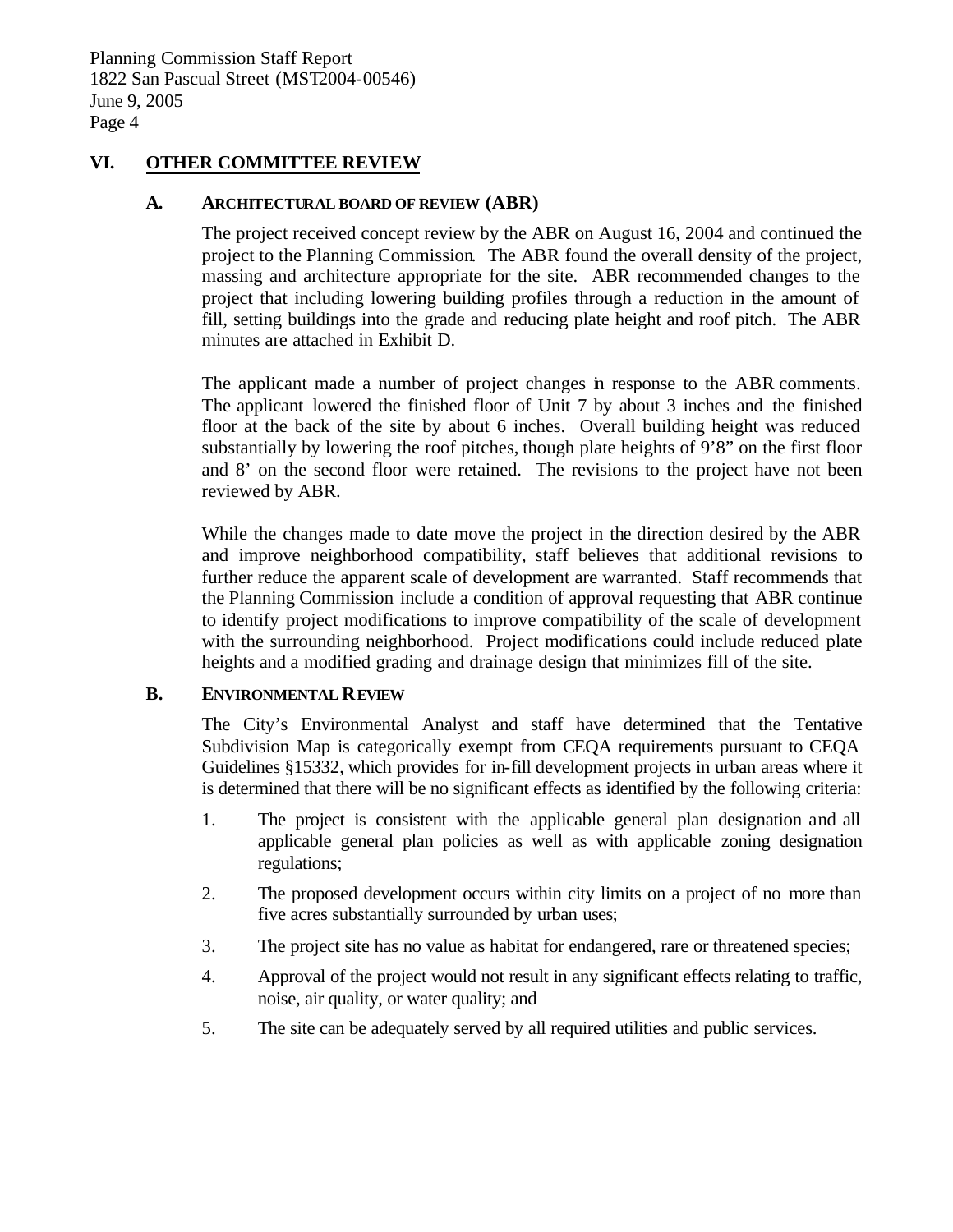#### **VII. ISSUES**

#### **A. ZONING ORDINANCE CONFORMANCE**

#### **1. Lot Area**

The 15,341 square foot project site is located in the R-3 Limited Multiple-Family Residence Zone and is subject to the City's variable density provisions. The development of three one-bedroom, three two-bedroom and one threebedroom units requires 15,280 square feet of lot area under the variable density provisions. The project is in compliance with this requirement.

#### **2. Zoning Standards**

The proposed project is in conformance with applicable standards of the zoning ordinance; specifically, standards related to building height, setbacks, open yard area, private yard area and parking requirements. A portion of the second story of Unit 5 would encroach into the rear yard setback by 2 feet. Such encroachments have been permitted in the past without modifications when they do not include useable space and can be considered as architectural projections. No useable space would be provided in this area.

#### **3. Residential Condominium Development**

The project would be consistent with general City requirements and physical standards for new condominium development, per SBMC §27.13.050 and §27.13.060, respectively. The project would provide the required parking, private storage space, laundry facilities, and open yard area. Each of the units would have their own utility meters and all utilities are proposed to be underground.

#### **B. GENERAL PLAN CONSISTENCY**

In order to approve a condominium project and the associated tentative map, it must be found consistent with the City's General Plan. The proposed development would result in infill development in an existing urbanized area that is currently developed with a variety of single family and multi-family residential developments.

#### **1. Land Use Element**

The proposed project is located in the City's Westside neighborhood. The General Plan Land Use Element characterizes this neighborhood as a primarily single family residential neighborhood with R-3 zoning and some apartment development in the area between Highway 101 and San Andres Street. The development of condominium units would continue the pattern of residential development in the larger area; however, the scale of development would be more intensive than found on neighboring properties where development appears to be primarily single family.

Additionally, the Land Use Element recognizes that in the multiple-family residential zones where variable density standards apply, development may be allowed which exceeds the limits of the 12 units per acre where a dwelling unit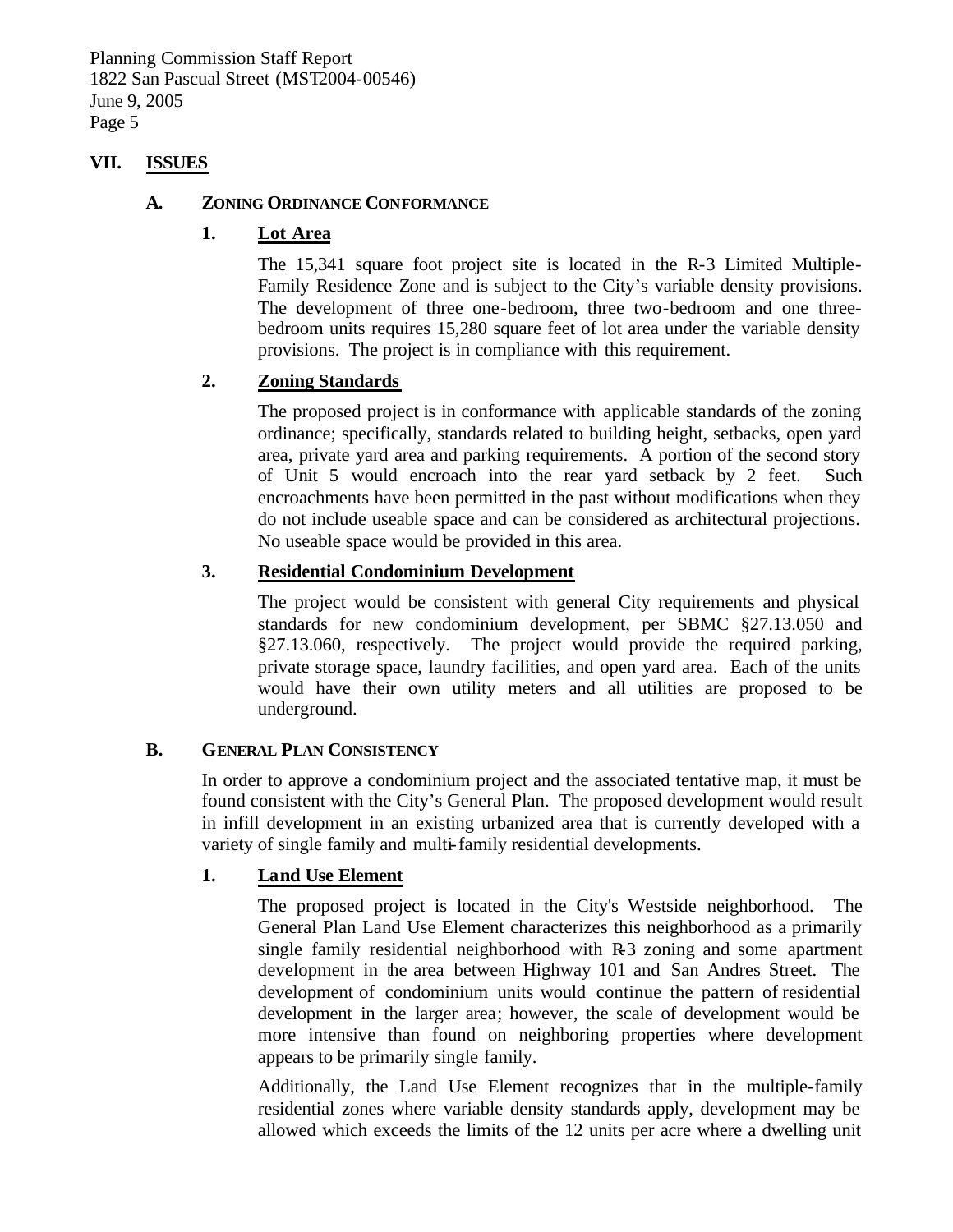> may yield fewer persons than the average unit. With the application of variable density standards, the proposed project would result in a density of 20 dwelling units per acre. This results in part from the provision of three one-bedroom units. The Land Use Element recognizes that, in multiple family residential zones, where variable density standards apply, development may exceed the 12 units per acre limit of the General Plan designation without causing an inappropriate increase in the intensity of development.

# **2. Housing Element**

The availability of all types of housing is of primary importance to the City. Santa Barbara has very little vacant or available land for new infill residential development and, therefore, the City has supported build-out of housing units in the City's urban areas where individual projects are deemed appropriate and compatible. The development would provide for homeowner opportunities in a neighborhood with close proximity to the downtown.

A goal of the Housing Element is to assist in the production of new housing opportunities, through the public and private sector, which vary sufficiently in type and affordability to meet the needs of all economic and social groups. The proposed project contains a mix of unit sizes. The proposed residential units would not be restricted to low- or moderate-income households. The City provisions for inclusionary zoning only apply to projects that involve ten or more units.

#### **C. NEIGHBORHOOD COMPATIBILITY**

The block of San Pascual Street between Islay and Pedregosa Streets is characterized by single story, one or two family residences on lots of 3,600 to 15,300 square feet on the north side of the street and lots of approximately 5,000 square feet on the south side. The proposed project would introduce multi-family housing to this block, although there is another condominium development of 12 units on a 22,600 square foot lot located around the corner from the site on Islay Street, adjacent to the railroad right-ofway. As noted above, the Architectural Board of Review found the overall density is appropriate for the size of the lot and the architecture and massing appropriate. Staff, however, remains concerned regarding the compatibility of the proposed intensity of use and scale of development with the surrounding neighborhood. A proposed condition of approval requests that the ABR continue to identify project modifications to improve compatibility of the scale of development with the surrounding neighborhood. Project modifications could include reduced plate heights and a modified grading and drainage design that minimizes fill of the site.

# **D. EASEMENTS IN FAVOR OF NEIGHBORING PROPERTY**

The property located immediately to the north of the project site at 1824 San Pascual Street holds several easements over the project site. This property is developed with an older single family residence on a 3,600 square foot parcel. The owner of 1824 San Pascual has a 10 foot wide access easement over 1822 San Pascual along the southern property line of 1824 San Pascual and a landscape easement over a 7 foot wide area adjacent to the rear yard of 1824 San Pascual. The proposed ribbon driveway has been designed to maintain access to the back yard of 1824 San Pascual.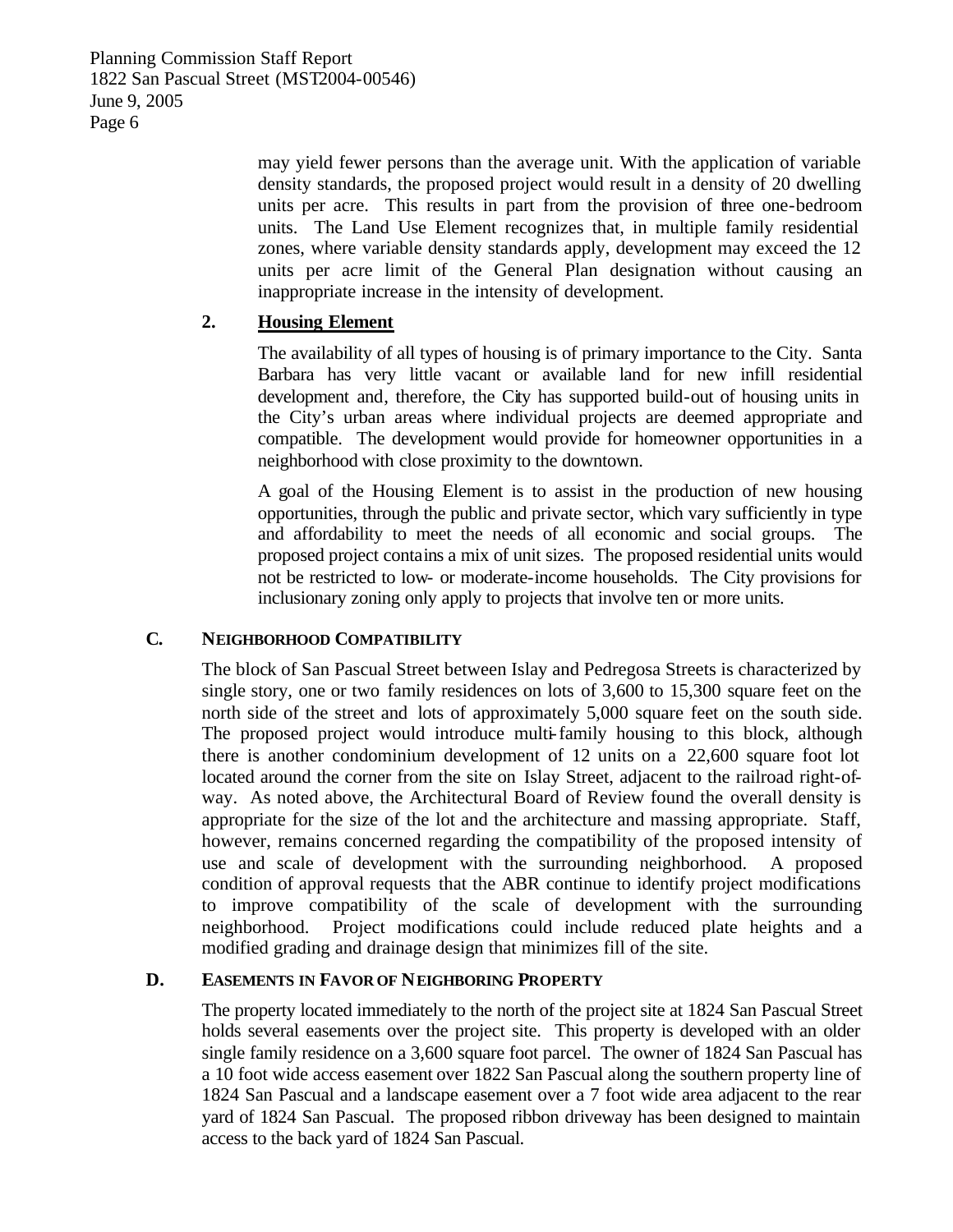> The landscape easement provides for "An exclusive easement for landscaping and for the maintenance, repair, replacement and construction of fences and any improvements including, but not limited to, sheds or other buildings over, under, across and through a strip of land 7 feet in width." This area is currently fenced and maintained by the owner of 1824 San Pascual. The proposed project shows construction of a block wall for the garage of Unit 7 at the edge of the easement with two feet of the garage roof overhanging the easement area. The second story of Unit 7 would be set back three feet from the edge of the easement area. The proposed design does not appear to infringe upon the easement holder's use of the landscape easement area; however, the property rights configuration in this location may present problems in the future when fee title to this area is held by the condominium's homeowners association.

## **VIII. RECOMMENDATION/FINDINGS**

Staff supports the proposed development because it provides all physical standards required in the Zoning Ordinance for new condominiums, is consistent with the General Plan, and meets all applicable Zoning Ordinance requirements. Additionally, the project will provide ownership housing opportunities for the community. However, staff recommends that approval of the project be subject to a condition of approval requiring further ABR review of neighborhood compatibility issues related to the scale and design of development. Staff recommends approval of the project based on the Conditions of Approval (Exhibit A) and the following findings:

#### **A. THE TENTATIVE MAP (SBMC§27.07.100)**

The tentative subdivision map is consistent with the General Plan of the City of Santa Barbara. The project is consistent with its General Plan Land Use Designation of 12 dwelling units per acre, with variable density, and the requirements of the R-3 Zone.

#### **B. THE NEW CONDOMINIUM DEVELOPMENT (SBMC§27.13.080)**

1. There is compliance with all provisions of the City's Condominium Ordinance.

The project complies with density, parking, storage, laundry facilities, separate utility metering, adequate unit size and the required outdoor living space requirements.

2. The proposed development is consistent with the General Plan of the City of Santa Barbara.

The project can be found consistent with applicable policies of the City's General Plan.

3. The proposed development is consistent with the principles of sound community planning and will not have an adverse impact upon the neighborhood's aesthetics, parks, streets, traffic, parking and other community facilities and resources.

The project is an infill residential project proposed in a primarily residential area. Reductions in the scale of development to be considered by ABR would provide for compatibility with the surrounding neighborhood and thus sound community planning. The project is adequately served by a public street, will